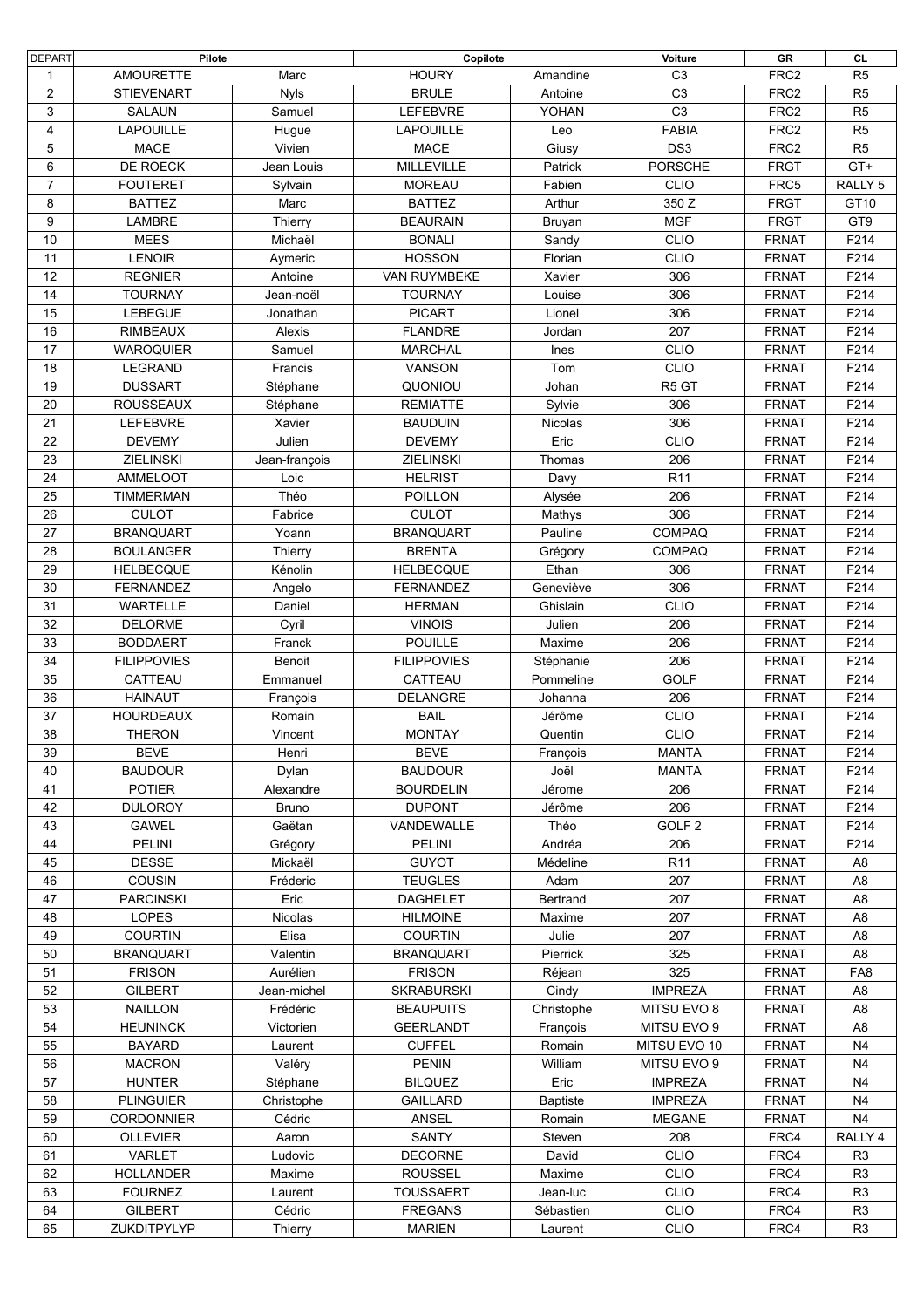| 66  | <b>MARIN</b>        | Christian      | <b>PINELLI</b>    | Stéfano         | 207                | FRC4 | R <sub>3</sub>  |
|-----|---------------------|----------------|-------------------|-----------------|--------------------|------|-----------------|
| 67  | LAROCHE             | Dimitri        | <b>PROISY</b>     | Tatiana         | C <sub>2</sub>     | FRC4 | FA6K            |
| 68  | <b>HANIQUE</b>      | Guillaume      | <b>DEHON</b>      | François-xavier | 206                | FRC4 | A6K             |
| 69  | VANWALESCAPPEL      | Gaetan         | <b>GLAVIER</b>    | Sébastien       | 206                | FRC4 | FA6K            |
| 70  | <b>HANQUEZ</b>      | Arnaud         | <b>DECLERCK</b>   | Kurt            | C <sub>2</sub>     | FRC4 | R2              |
| 71  | <b>GUILAIN</b>      | Arnaud         | <b>GUILAIN</b>    | Sébastien       | C <sub>2</sub>     | FRC4 | R2              |
| 72  | <b>RYEZ</b>         | Mathieu        | <b>RYEZ</b>       | Lucas           | 208                | FRC4 | R <sub>2</sub>  |
|     |                     |                |                   |                 |                    | FRC4 | F213            |
| 73  | <b>TURQUIN</b>      | Jimmy          | <b>GAVERIAUX</b>  | Paméla          | C <sub>2</sub>     |      |                 |
| 74  | <b>LEMOINE</b>      | Nicolas        | <b>GUERELLE</b>   | Vanessa         | 205                | FRC4 | F213            |
| 75  | <b>GENNESSEAUX</b>  | Arnaud         | <b>BOUXIN</b>     | Xavier          | 106                | FRC4 | F213            |
| 76  | <b>DELFOSSE</b>     | Marc           | <b>LEMAIRE</b>    | Sébastien       | <b>SWIFT SPORT</b> | FRC4 | F213            |
| 77  | <b>BRICOUT</b>      | Alexandre      | <b>DELATTRE</b>   | Alice           | 106                | FRC4 | F213            |
| 78  | <b>MARGUERITAIN</b> | Sylvain        | <b>GLAISSE</b>    | Nathalie        | 106                | FRC4 | F213            |
| 79  | <b>LEVEQUE</b>      | David          | LEVEQUE           | Elodie          | 106                | FRC4 | F213            |
| 80  | COUSIN              | Pascal         | <b>BRASSEUR</b>   | Théo            | 206                | FRC4 | F213            |
| 81  | <b>DUFLOS</b>       | Kévin          | CONTESSE          | Claire          | 106                | FRC4 | F213            |
| 82  | <b>DEFEIGNIES</b>   | Erick          | <b>MONFRONT</b>   | Manuel          | <b>SAXO</b>        | FRC4 | F213            |
| 83  | <b>BONNET</b>       | Enzo           | <b>BONNAIRE</b>   | Francois        | <b>SAXO</b>        | FRC4 | F213            |
| 84  | <b>ANSELIN</b>      | Olivier        | <b>ANSELIN</b>    | Enzo            | <b>SAXO</b>        | FRC4 | F213            |
|     |                     |                | <b>FONTE</b>      |                 |                    |      |                 |
| 85  | <b>FONTE</b>        | Mathieu        |                   | Margaux         | 106                | FRC4 | F213            |
| 86  | <b>DESSAINT</b>     | Grégory        | <b>BOQUET</b>     | Sophie          | 106                | FRC4 | F213            |
| 87  | <b>DESSAINT</b>     | William        | <b>DESSAINT</b>   | Dominique       | 106                | FRC4 | F213            |
| 88  | <b>DREVET</b>       | Christopher    | <b>DREVET</b>     | Johan           | 106                | FRC4 | F213            |
| 89  | <b>COCHET</b>       | Cédric         | <b>LEBRUN</b>     | Sébastien       | 306                | FRC4 | A7              |
| 90  | <b>COURBET</b>      | Benjamin       | <b>CHRETIEN</b>   | Elsa            | 306                | FRC4 | A7              |
| 91  | <b>DUPONT</b>       | Rémy           | LEWANDOWSKI       | Juliette        | <b>CLIO</b>        | FRC4 | A7              |
| 92  | <b>DELAIR</b>       | Eddy           | <b>DELAIR</b>     | Enzo            | <b>CLIO</b>        | FRC4 | A7              |
| 93  | <b>DUJARDIN</b>     | Mehdi          | <b>CARLIER</b>    | Sébastien       | Mégane             | FRC4 | A7              |
| 94  | <b>COLOMBEL</b>     | Laura          | <b>JOLY</b>       | Clara           | <b>CLIO</b>        | FRC4 | A7              |
| 95  | <b>DECANTER</b>     | Jeremy         | <b>MARKIEWICZ</b> | Frederic        | 206                | FRC4 | A7              |
| 96  | <b>HORDEQUIN</b>    | Aurélien       | <b>CHOFFLET</b>   | Julien          | <b>CLIO</b>        | FRC4 | A7              |
|     |                     |                |                   |                 |                    |      |                 |
| 97  | <b>GENELLE</b>      | Alexis         | <b>LECLERC</b>    | Edouard         | 206                | FRC4 | FA7             |
| 98  | <b>SCELLIER</b>     | Guillaume      | <b>CLERET</b>     | Geoffrey        | <b>CLIO</b>        | FRC4 | FA7             |
| 99  | CLOEZ               | Cédric         | WALLON            | Corentin        | 306                | FRC4 | A7              |
| 100 | <b>PECRIAUX</b>     | Valentin       | <b>BASTIEN</b>    | Quentin         | <b>FIESTA</b>      | FRC4 | A7              |
| 101 | <b>PESANT</b>       | Jonathan       | <b>JOLY</b>       | Julien          | <b>CLIO</b>        | FRC4 | A7              |
| 102 | <b>OBERT</b>        | Christophe     | <b>MELIN</b>      | Gregory         | 306                | FRC4 | A7              |
| 103 | <b>LACHAPELLE</b>   | Xavier         | <b>CHEVALIER</b>  | Rémi            | <b>CLIO</b>        | FRC4 | FA7             |
| 104 | <b>HARBONNIER</b>   | Miguel         | <b>PENIN</b>      | Aurélien        | 205                | FRC4 | FA7             |
| 105 | <b>PLINGUIER</b>    | Aline          | <b>JARZAGUET</b>  | Sophie          | <b>CLIO</b>        | FRC4 | A7              |
| 106 | <b>DA CUNHA</b>     | Kévin          | <b>DUSSART</b>    | Ricky           | <b>CLIO</b>        | FRC4 | N <sub>3</sub>  |
| 107 | <b>BLEUSE</b>       | Florian        | <b>BOSSE</b>      | Antoine         | <b>CLIO</b>        | FRC4 | N <sub>3</sub>  |
| 108 | <b>FOUTERET</b>     | Nicolas        | <b>SUIN</b>       | Mickaël         | <b>CLIO</b>        | FRC4 | N <sub>3</sub>  |
|     | <b>CORNU</b>        |                |                   | Céline          |                    |      |                 |
| 109 |                     | Maxime         | <b>FOURNIER</b>   |                 | <b>CLIO</b>        | FRC4 | N <sub>3</sub>  |
| 110 | SADOWSKI            | Samuel         | SADOWSKI          | Mathéo          | 306                | FRC4 | N <sub>3</sub>  |
| 111 | <b>BARBOSA</b>      | Christian      | <b>DUJARDIN</b>   | Dany            | <b>INTEGRA</b>     | FRC4 | N <sub>3</sub>  |
| 112 | <b>BLANPAIN</b>     | Loïc           | <b>DUHAMEL</b>    | Alicia          | CLIO               | FRC4 | N <sub>3</sub>  |
| 113 | CARE                | Frédéric       | <b>MYSLICKI</b>   | Franck          | 206                | FRC4 | N <sub>3</sub>  |
| 114 | <b>POTY</b>         | Fançois-xavier | <b>DEVIGNE</b>    | Marion          | <b>CLIO</b>        | FRC4 | N <sub>3</sub>  |
| 115 | <b>DEFEIGNIES</b>   | Christophe     | <b>DEFEIGNIES</b> | Mariléna        | <b>CLIO</b>        | FRC4 | N <sub>3</sub>  |
| 116 | POREZ               | Alexandre      | <b>DEJEAN</b>     | Julien          | SAXO               | FRC4 | FA6             |
| 117 | <b>DEZWELLE</b>     | Laurent        | LEFEBVRE          | Joyce           | SAXO               | FRC4 | A <sub>6</sub>  |
| 118 | <b>DUFOUR</b>       | Romain         | <b>PREVOST</b>    | Nicolas         | SAXO               | FRC4 | A <sub>6</sub>  |
| 119 | <b>THOREL</b>       | <b>Boris</b>   | <b>LEFEBVRE</b>   | Alice           | SAXO               | FRC4 | A <sub>6</sub>  |
| 120 | CORNU               | Romain         | CORNU             | Hervé           | <b>SAXO</b>        | FRC4 | FA <sub>6</sub> |
| 121 | <b>BORGNET</b>      | Joel           | <b>DELFOSSE</b>   | Jean Pierre     | <b>IGNIS</b>       | FRC4 | A <sub>6</sub>  |
| 122 | <b>PICOT</b>        | Adeline        | <b>POULIN</b>     | Julien          | 206                | FRC4 | FA <sub>6</sub> |
|     |                     |                |                   | Jonathan        | <b>ADAM</b>        |      |                 |
| 123 | CHEVALIER           | Franck         | <b>HULIN</b>      |                 |                    | FRC5 | FR <sub>2</sub> |
| 124 | <b>ROUSSEL</b>      | Mickaël        | <b>BELLENGIER</b> | Ludovic         | <b>ADAM</b>        | FRC5 | FR <sub>2</sub> |
| 125 | <b>PERTZING</b>     | Jessy          | <b>DESQUIRET</b>  | Alexandre       | 205                | FRC5 | F212            |
| 126 | SAUVAGE             | Stéphane       | SAUVAGE           | Sabrina         | 106                | FRC5 | F212            |
| 127 | <b>CHIEUX</b>       | Norman         | <b>TRAMCOURT</b>  | Stéphane        | 205                | FRC5 | F212            |
| 128 | LIENARD             | Hugo           | <b>TELLIER</b>    | Gwendoline      | 106                | FRC5 | F212            |
| 129 | <b>MAERTEN</b>      | Michaël        | <b>VERRIEST</b>   | Aurélie         | AX GT              | FRC5 | F212            |
| 130 | <b>HOUDELET</b>     | Alexandre      | <b>MOREAU</b>     | Jérôme          | ${\sf AX}$         | FRC5 | F212            |